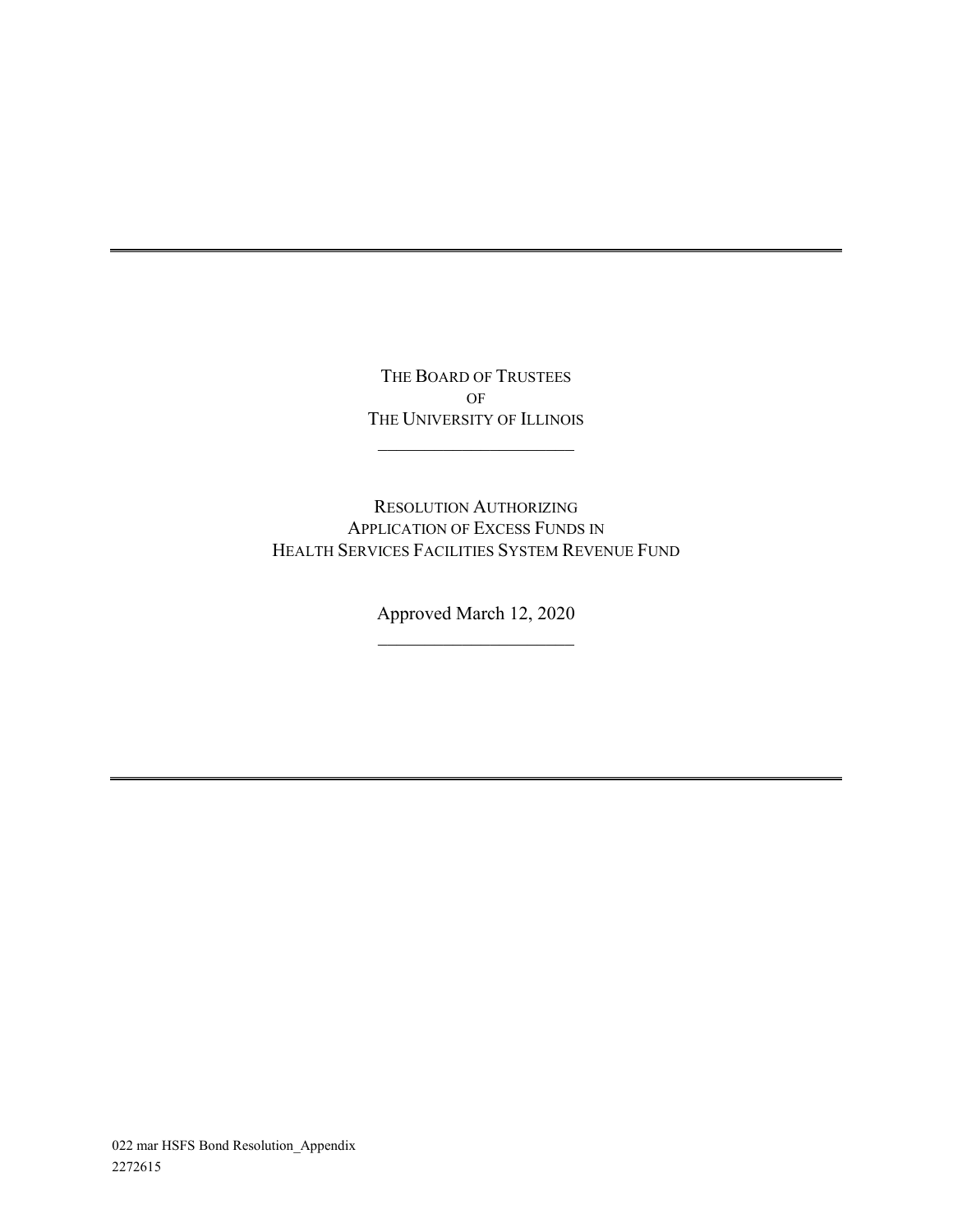A RESOLUTION AUTHORIZING THE APPLICATION OF EXCESS FUNDS IN THE HEALTH SERVICES FACILITIES SYSTEM REVENUE FUND, AND SUPPLEMENTING RESOLUTIONS DULY ADOPTED BY THE BOARD OF TRUSTEES OF THE UNIVERSITY OF ILLINOIS DATED JANUARY 22, 1997, MAY 17, 2007, MAY 22, 2008 AND JULY 25, 2013.

WHEREAS, The Board of Trustees of the University of Illinois (the *"Board"*) on January 22, 1997, did duly adopt a resolution entitled:

> A RESOLUTION AUTHORIZING AND PROVIDING FOR THE ISSUANCE OF REVENUE BONDS FOR THE PURPOSE OF PAYING THE COST OF ACQUIRING, CONSTRUCTING, EQUIPPING AND IMPROVING CERTAIN HEALTH SERVICES FACILITIES, PAYING CERTAIN EXPENSES OF CREATING A HEALTH SERVICES FACILITIES SYSTEM, INCLUDING EXPENSES RELATING TO ISSUANCE OF THE BONDS, SETTING FORTH THE TERMS UNDER WHICH REVENUE BONDS ARE TO BE ISSUED, PROVIDING FOR THE RIGHTS OF THE OWNERS THEREOF AND PROVIDING FOR THE MANAGEMENT, MAINTENANCE, IMPROVEMENT AND OPERATION OF THE HEALTH SERVICES FACILITIES SYSTEM.

(the *"Original Resolution"* and as supplemented, modified or amended by any supplemental resolution adopted pursuant to its terms, including by this Fourth Supplemental Resolution, the *"HSFS Bond Resolution"*); and

WHEREAS, all capitalized terms used herein without definition shall have the meanings assigned to such terms in the HSFS Bond Resolution; and

WHEREAS, the System consists of the health services facilities and other revenue producing buildings and facilities of the Board described in *Exhibit A-2*, including the System Core Facilities described in *Exhibit A-1*; and

WHEREAS, pursuant to the HSFS Resolution the Board has issued its (i) University of Illinois Health Services Facilities System Revenue Bonds, Series 1997A, which are no longer outstanding, (ii) University of Illinois Health Services Facilities System Revenue Bonds, Series 1997B, which are currently outstanding in the aggregate principal amount of \$9,200,000 (the *"Series 1997B Bonds"*), (iii) University of Illinois Variable Rate Demand Health Services Facilities System Revenue Refunding Bonds, Series 2007, which are no longer outstanding, (iv) University of Illinois Variable Rate Demand Health Services Facilities System Revenue Refunding Bonds, Series 2008, which are currently outstanding in the aggregate principal amount of \$21,400,000 (the *"Series 2008 Bonds"*) and (v) University of Illinois Health Services Facilities System Revenue Bonds, Series 2013, which are currently outstanding in the aggregate principal amount of \$70,785,000 (the *"Series 2013 Bonds"* and, together with the Series 1997B Bonds, the Series 2008 Bonds and any additional Bonds to be issued and outstanding from time to time pursuant to the HSFS Bond Resolution, the *"HSFS Revenue Bonds"*); and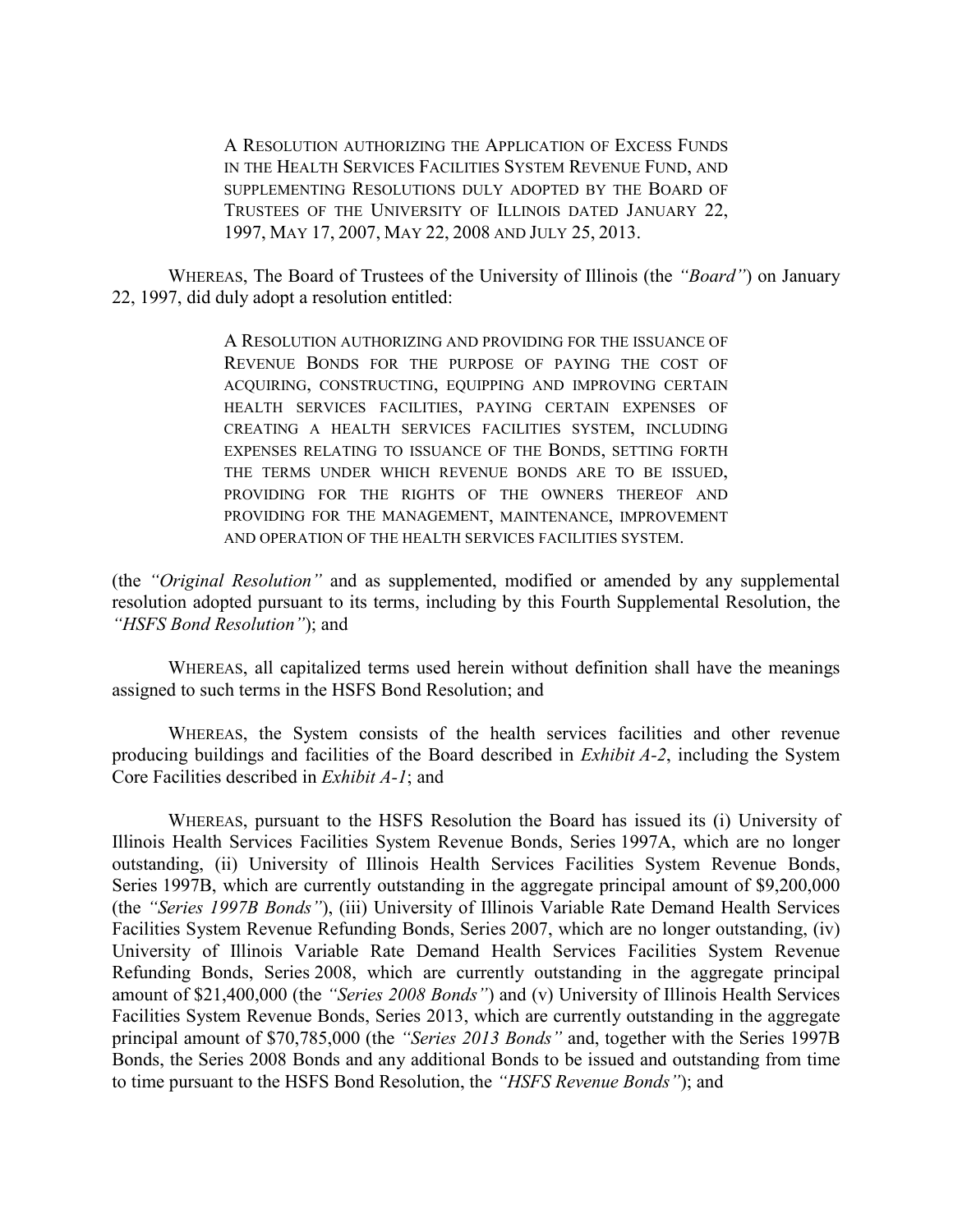WHEREAS, Section 7.01 of the Original Resolution establishes a special fund for the collection, deposit and application of the Operating Revenues of the System designated as the Health Services Facilities System Revenue Fund (the *"HSFS Revenue Fund"*); and

WHEREAS, said Section 7.01 provides in its final paragraph for the application of certain Operating Revenues that from time to time become available in the HSFS Revenue Fund, as follows:

*Surplus Revenues.* At the close or each Fiscal Year and after all transfers and maximum deposits shall have been made, and after any deficiencies in any such transfers and deposits which may exist from any previous Fiscal Year shall have been remedied and after providing for the then current month's deposit requirement, the balance of any excess funds in the Revenue Fund then remaining may be retained in the Revenue Fund or used by the Board (i) to redeem, on the next interest payment date, from such maturities of such series of the Bonds then outstanding, which are subject to redemption prior to maturity, as shall be determined by the Board; or (ii) for any expenditures incurred in improving or restoring portions of the System, or for additional facilities to the System; *or (iii) for any other lawful purpose, as shall be expressed by resolution duly adopted by the Board and filed with the Comptroller.* [emphasis added]

(such Operating Revenues as described above being referred to as *"HSFS Surplus Revenues"*)

WHEREAS, pursuant to Board Item 21 ("*Board Item 21*"), the Board has approved the development and acquisition by lease of an approximately 200,000 square foot Outpatient Surgery Center and Specialty Clinics Facility (the "*Project*"). The Project will be a six-story building containing multi-specialty floors to accommodate an anticipated five percent growth rate demand for outpatient surgeries and will be connected to the main inpatient Hospital facility by multiple bridges; and

WHEREAS, the Project will be acquired by the Board on a lease to own basis as described in Board Item 21 (the documents to be executed and delivered by the Board pursuant to the authorization contained in Board Item 21 being referred to as the *"Acquisition Documentation"*); and

WHEREAS, the Project will be added to the System Core Facilities as provided in the HSFS Bond Resolution upon acquisition pursuant to the Acquisition Documentation; and

WHEREAS, the Board, on due consideration and investigation, does now find and determine that it is advisable and necessary and required for the good and benefit of the University of Illinois (the *"University"*) and the best interests of its students and faculty to apply certain of such HSFS Surplus Revenues as may be available from time to time to pay the costs of acquiring the Project by making such lease and other payments as may be due from the Board from time to time pursuant to the Acquisition Documentation (the *"Acquisition Payments"*):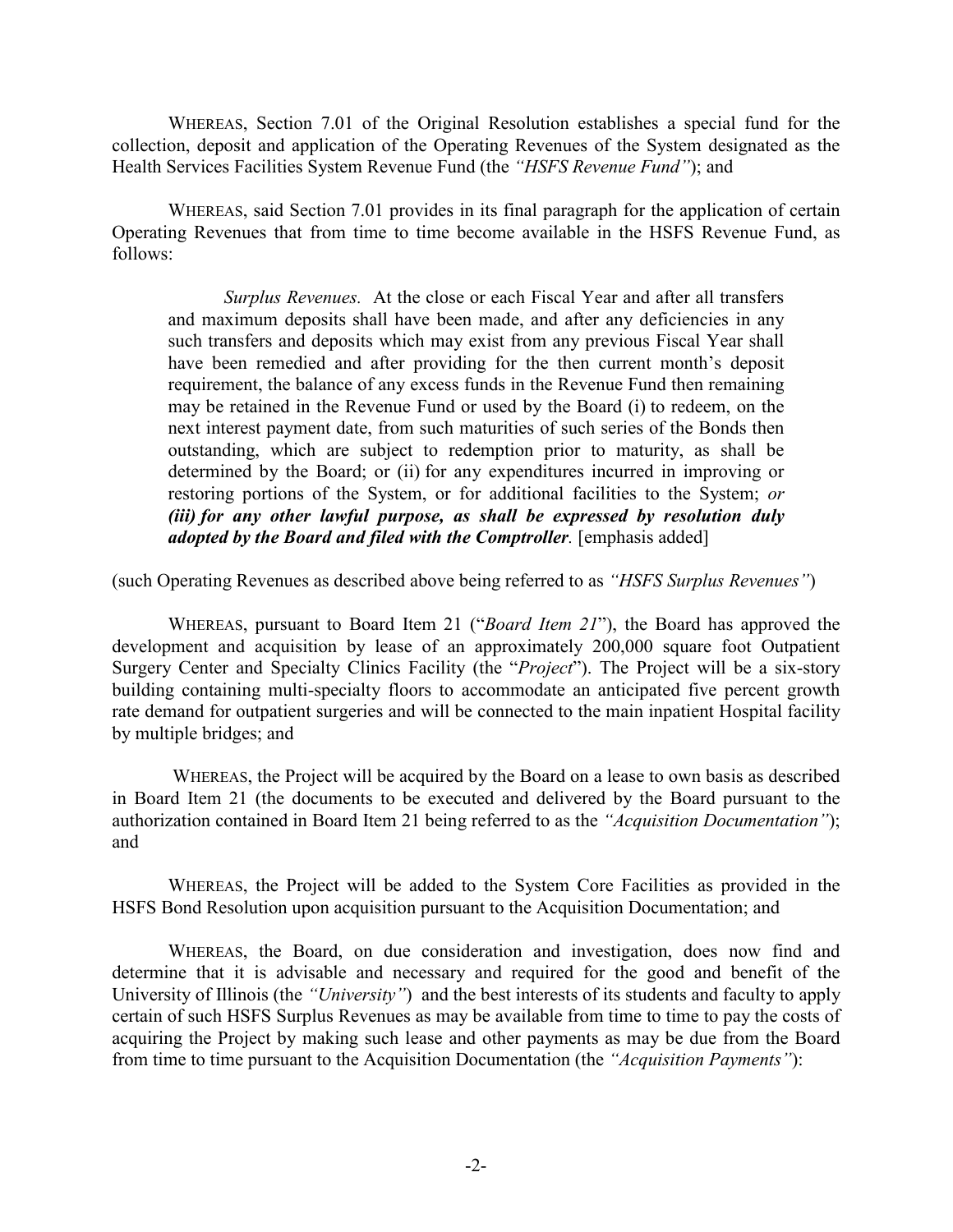NOW, THEREFORE, BE IT RESOLVED by The Board of Trustees of the University of Illinois:

*Section 1. Application of HSFS Surplus Revenues*. As provided in the final paragraph of Section 7.01 of the Original Resolution, the Board hereby authorizes and approves the application of such of the HSFS Surplus Revenues to the payment of the Acquisition Payments and other payment, funding and deposit obligations provided in the Acquisition Documents (collectively, the "*Acquisition Obligations"*) at such times and in such amounts as shall be approved by the Comptroller and set forth in the Acquisition Documentation.

*Section 2. Establishment of Funds and Accounts*. The Comptroller is hereby authorized, empowered and directed to create and establish one or more separate funds or accounts to hold the HSFS Surplus Revenues that are to be applied to the satisfaction of Acquisition Obligations, as described above.

 *Section 3. Authority to Pledge HSFS Surplus Revenues*. The Comptroller is hereby authorized to execute and deliver such documentation as shall be necessary to effectuate any pledge by this Board of any or all of such funds and accounts described in Section 2 above or any or all of the HSFS Surplus Revenues to be deposited as set forth in Section 2 above to the payment of the Acquisition Obligations to the extent provided in the Acquisition Documentation heretofore approved.

*Section 4. Resolution Effective on Passage*. This Fourth Supplemental Resolution shall become effective upon its passage.

> \_\_\_\_\_\_\_\_\_\_\_\_\_\_\_\_\_\_\_\_\_\_\_\_\_\_\_\_\_\_\_\_\_\_\_\_\_\_\_ Vice President/CFO and Comptroller

ATTEST:

Secretary

(SEAL)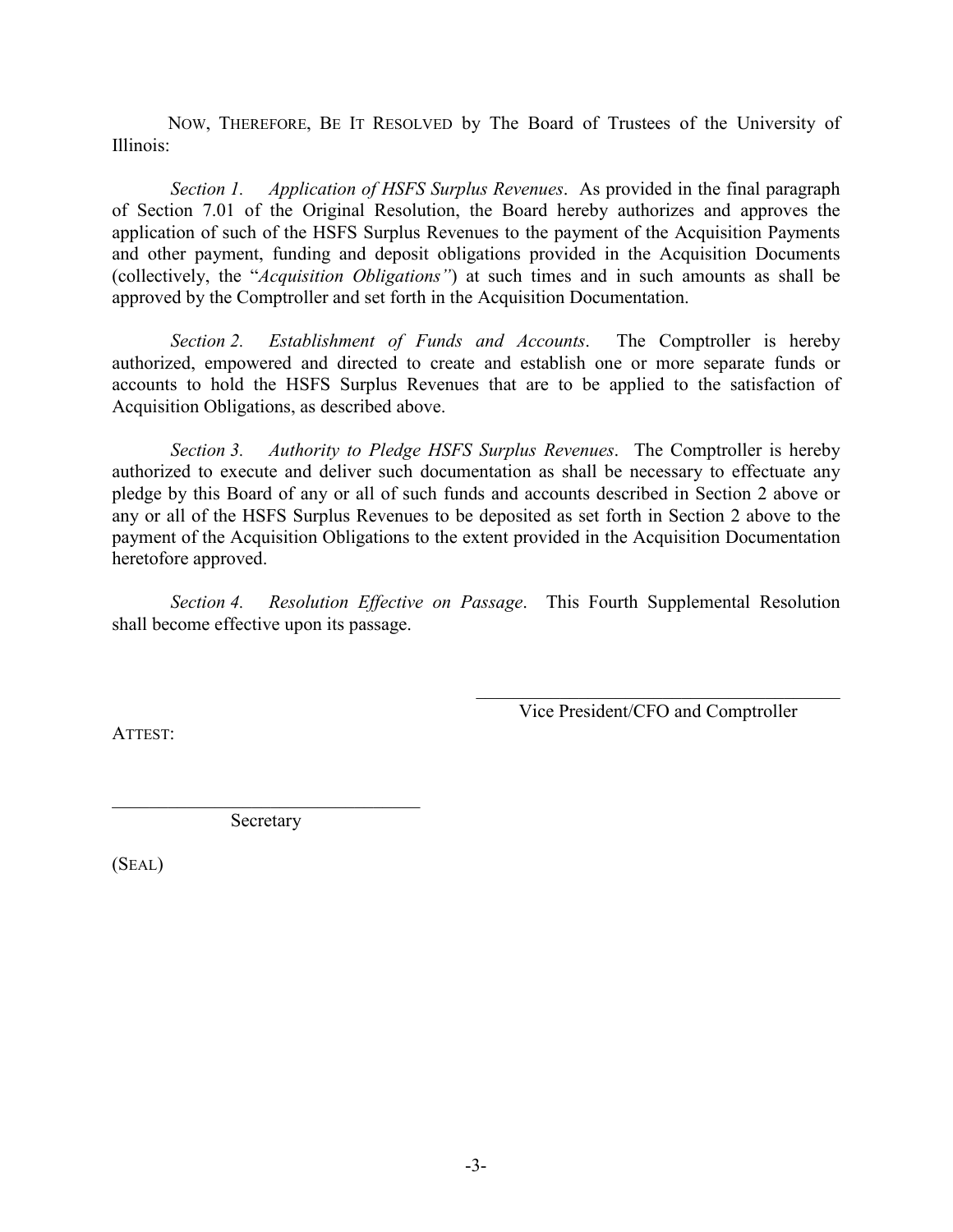## **EXHIBIT A-1**

## **THE SYSTEM CORE FACILITIES**

The "System Core Facilities" consist of the following:

- (i) the following facilities located in Chicago, Illinois:
	- Eye and Ear Infirmary
	- University of Illinois Hospital
	- MRI Building
	- Neuropsychiatric Institute
	- Ambulatory Care Facility/Outpatient Care Center;

(ii) the 10,800 square foot Medical Office Building located in Rockford, Illinois, described in the Original Resolution; and

(iii) the Project described in *Exhibit B*, as construction of the components thereof is completed